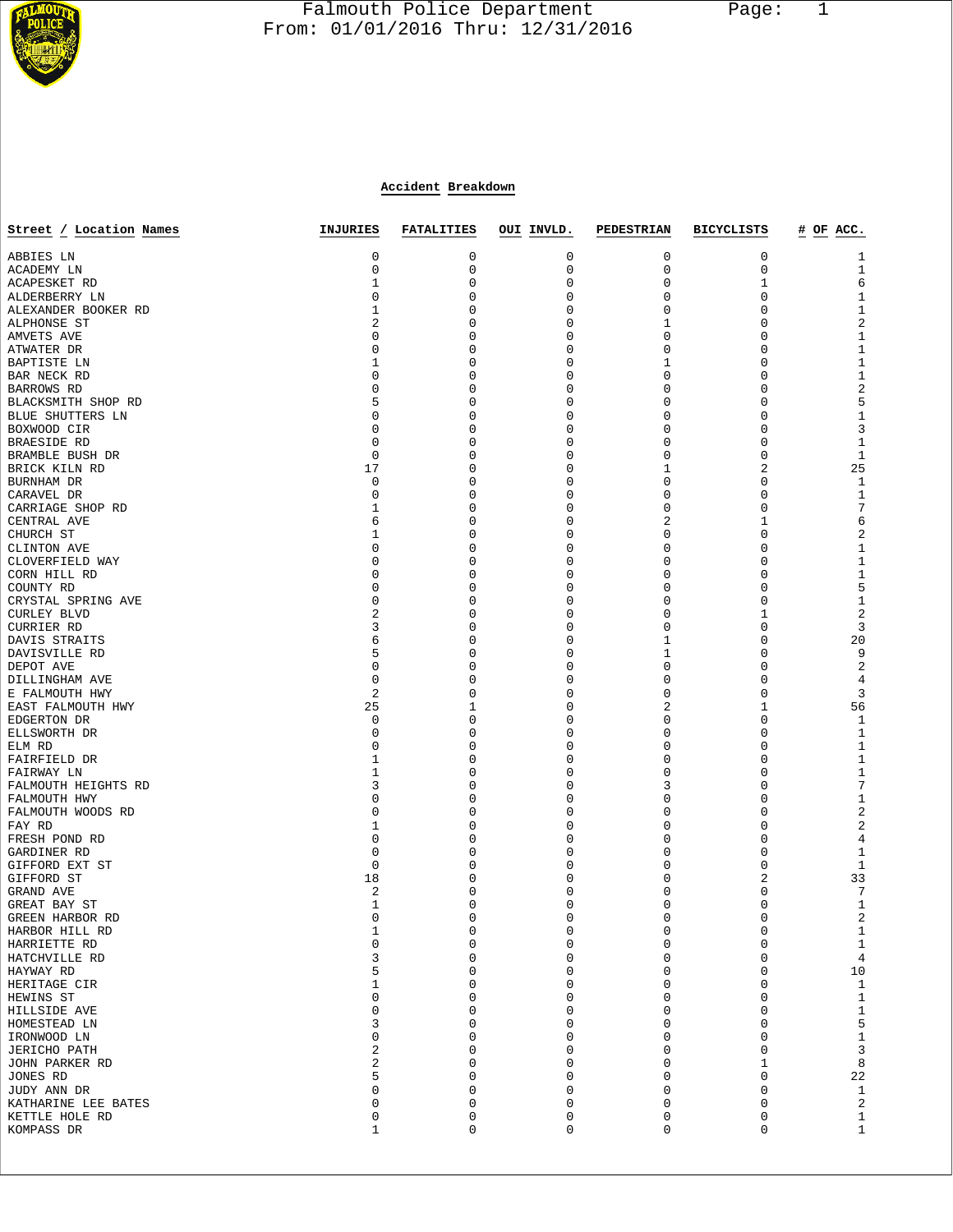## Falmouth Police Department Page: 2 From: 01/01/2016 Thru: 12/31/2016

| LAKE SHORE DR         | 0              | 0           | 0        | 0              | 0            | 1              |
|-----------------------|----------------|-------------|----------|----------------|--------------|----------------|
| LOCUST ST             | $\mathbf{1}$   | 0           | 0        | $\mathbf 0$    | 0            | 5              |
|                       |                |             |          |                |              |                |
| LOCUSTFIELD RD        | 0              | 0           | 0        | 0              | 0            | 2              |
| LUCERNE AVE           | 0              | 0           | 0        | 0              | 0            | 1              |
| LUSCOMBE AVE          | $\mathbf 0$    | 0           | 0        | $\mathbf 0$    | 0            | $\sqrt{2}$     |
| MAIN ST               | 13             | 0           | 0        | 3              | 2            | 57             |
| MARAVISTA AVE         | 0              | 0           | 0        | 0              | 0            | $\overline{7}$ |
| MARAVISTA AVE EXT     | 2              | 0           | 0        | $\mathbf 0$    | 0            | $\sqrt{2}$     |
| MARTIN RD             | 0              | 0           | 0        | 0              | 0            | 1              |
| MEADOW NECK RD        | 0              | 0           | 0        | 0              | 0            | $\mathbf{1}$   |
| MENAUHANT RD          | 3              | 0           | 0        | 0              | 2            | 8              |
|                       |                |             |          |                |              |                |
| MEREDITH DR           | 1              | 0           | 0        | 0              | 1            | $\mathbf{1}$   |
| METOXIT RD            | 0              | 0           | 0        | 0              | 0            | $\sqrt{2}$     |
| MILL RD               | $\mathbf{1}$   | 0           | 0        | 0              | 0            | $\mathbf{1}$   |
| MOSES RD              | 0              | 0           | 0        | 0              | 0            | $\mathbf{1}$   |
| N FALMOUTH HWY        | 0              | 0           | 0        | 0              | 0            | $\mathbf{1}$   |
| NANTUCKET AVE         | 2              | 0           | 0        | 0              | 0            | $\mathbf{1}$   |
| NASHAWENA ST          | 6              | 0           | 0        | 0              | 0            | 3              |
| NOBSKA RD             | 0              | 0           | 0        | 0              | 0            | 1              |
| NORTH FALMOUTH HWY    | 8              | 0           | 0        | $\mathbf 0$    | 0            | 13             |
|                       |                |             |          |                |              |                |
| NORTH MAIN ST         | 5              | 0           | 0        | 1              | 0            | 6              |
| NORTH ST              | 0              | 0           | 0        | 0              | 0            | 1              |
| OLD BARNSTABLE RD     | 12             | 0           | 0        | $\mathbf 0$    | 0            | 13             |
| OLD DOCK RD           | 1              | 0           | 0        | 0              | 1            | 1              |
| OLD MAIN RD           | 3              | 0           | 0        | 0              | 0            | 9              |
| OLD MEETING HOUSE RD  | 2              | 0           | 0        | $\mathbf 0$    | $\mathbf{1}$ | 5              |
| OX BOW RD             | 2              | 0           | 0        | 0              | 0            | $\overline{4}$ |
| OYSTER POND RD        | 2              | 0           | 0        | 0              | 1            | $\sqrt{2}$     |
|                       |                | 0           | 0        | $\overline{2}$ | 0            | 46             |
| PALMER AVE            | 14             |             |          |                |              |                |
| POCASSET ST           | 0              | 0           | 0        | 0              | 0            | 1              |
| POND RD               | 0              | 0           | 0        | 0              | 0            | 1              |
| PONDVIEW DR           | 0              | 0           | 0        | $\mathbf 0$    | 0            | $1\,$          |
| PRISCILLA ST          | 0              | 0           | 0        | 0              | 0            | 1              |
| QUAKER RD             | 1              | 0           | 0        | 0              | 0            | 11             |
| QUEEN ST              | 1              | 0           | 0        | 0              | $\mathbf{1}$ | $\mathbf{1}$   |
| QUISSETT AVE          | 4              | 0           | 0        | 0              | 0            | 4              |
|                       |                |             |          |                |              |                |
| RED BROOK RD          | 0              | 0           | 0        | 0              | 0            | 3              |
| RIDDLE HILL RD        | $\mathbf 0$    | 0           | 0        | 0              | 0            | $1\,$          |
| ROBBINS RD            | 0              | 0           | 0        | 0              | 0            | $\mathbf{1}$   |
| RT 151                | 47             | 2           | 0        | 1              | 0            | 64             |
| RT 28 NORTH           | 4              | 0           | 0        | $\mathbf 0$    | 0            | 10             |
| RT 28 SOUTH           | 0              | 0           | 0        | 0              | 0            | 6              |
| RT 28 SOUTH 51.4      | 4              | 0           | 0        | 0              | 0            | 1              |
| SAINT MARKS RD        | 0              | 0           | 0        | $\mathbf 0$    | 0            | $1\,$          |
| SAM TURNER RD         | 1              | 0           | 0        | 0              | 0            | 5              |
|                       | 1              | 0           | 0        | 0              | 0            | $\mathbf{1}$   |
| SAND POINTE SHORES DR |                |             |          |                |              |                |
| SANDWICH RD           | 28             | 0           | 0        | 2              | 0            | 54             |
| SANTA MARIA LN        | 0              | 0           | 0        | $\mathbf 0$    | 0            | 1              |
| <b>SCRANTON AVE</b>   | 2              | 0           | 0        | 2              | 0            | 4              |
| SEACOAST SHORES BLVD  | 4              | 0           | 0        | $\mathbf 0$    | 0            | $\,4$          |
| SHORE ST              | 0              | 0           | 0        | $\mathbf 0$    | 0            | 1              |
| SHOREWOOD DR          | $\Omega$       | $\Omega$    | $\Omega$ | $\Omega$       | $\Omega$     | 3              |
| SILVER BEACH AVE      | $1\,$          | 0           | 0        | $\mathbf 0$    | $1\,$        | $1\,$          |
| SIPPEWISSETT RD       | $\mathbf 1$    | 0           | 0        | $\mathbf 0$    | 0            | $\mathsf 3$    |
| SPRING BARS RD        | 0              | 0           | 0        | 0              | 0            | $\overline{7}$ |
|                       |                |             |          |                |              |                |
| SURF DR               | $\mathbf 1$    | 0           | 0        | $\mathbf 0$    | 0            | 5              |
| TEATICKET HWY         | 27             | 0           | 0        | 2              | 4            | 102            |
| TER HEUN DR           | $\overline{c}$ | 0           | 0        | $\mathbf 0$    | 0            | 5              |
| TERRENCE AVE          | $\mathbf 0$    | $\mathbf 0$ | 0        | $\mathbf 0$    | 0            | $\mathbf{1}$   |
| THOMAS B LANDERS RD   | 5              | 1           | 0        | $\mathbf 0$    | 0            | 14             |
| TOWN HALL SQ          | 0              | 0           | 0        | $\mathbf 0$    | 0            | $\overline{4}$ |
| TROTTING PARK RD      | $\mathbf 1$    | $\mathbf 0$ | 0        | $\mathbf 0$    | 0            | $\sqrt{2}$     |
|                       | 0              | 0           | 0        |                |              |                |
| TURNER RD             |                |             |          | 0              | 0            | $\sqrt{2}$     |
| W FALMOUTH HWY        | 0              | 0           | $\Omega$ | $\mathbf 0$    | 0            | $\mathbf 1$    |
| WALKER ST             | $\mathbf 0$    | 0           | 0        | $\mathbf 0$    | 0            | $\sqrt{2}$     |
| WAOUOIT HWY           | 14             | 0           | 0        | $\mathbf 0$    | 0            | 16             |
| WAQUOIT LANDING RD    | 0              | 0           | 0        | $\mathbf 0$    | 0            | $\mathbf{1}$   |
| WATER ST              | 0              | $\mathbf 0$ | 0        | $\mathbf 0$    | 0            | 10             |
| WEST FALMOUTH HWY     | 5              | 0           | 0        | $\mathbf 0$    | 0            | 10             |
| WILLOW FIELD DR       | 0              | 0           | 0        | 0              | 0            | $\mathbf{1}$   |
|                       | $\mathbf 0$    | $\mathbf 0$ | 0        | $\mathbf 0$    | 0            | $\,$ 1         |
| WING RD               |                |             |          |                |              |                |
| WOODS HOLE RD         | 11             | 0           | 0        | 1              | 0            | 20             |
| WORCESTER AVE         | $\mathsf 0$    | 0           | 0        | $\mathbf 0$    | 0            | 1              |